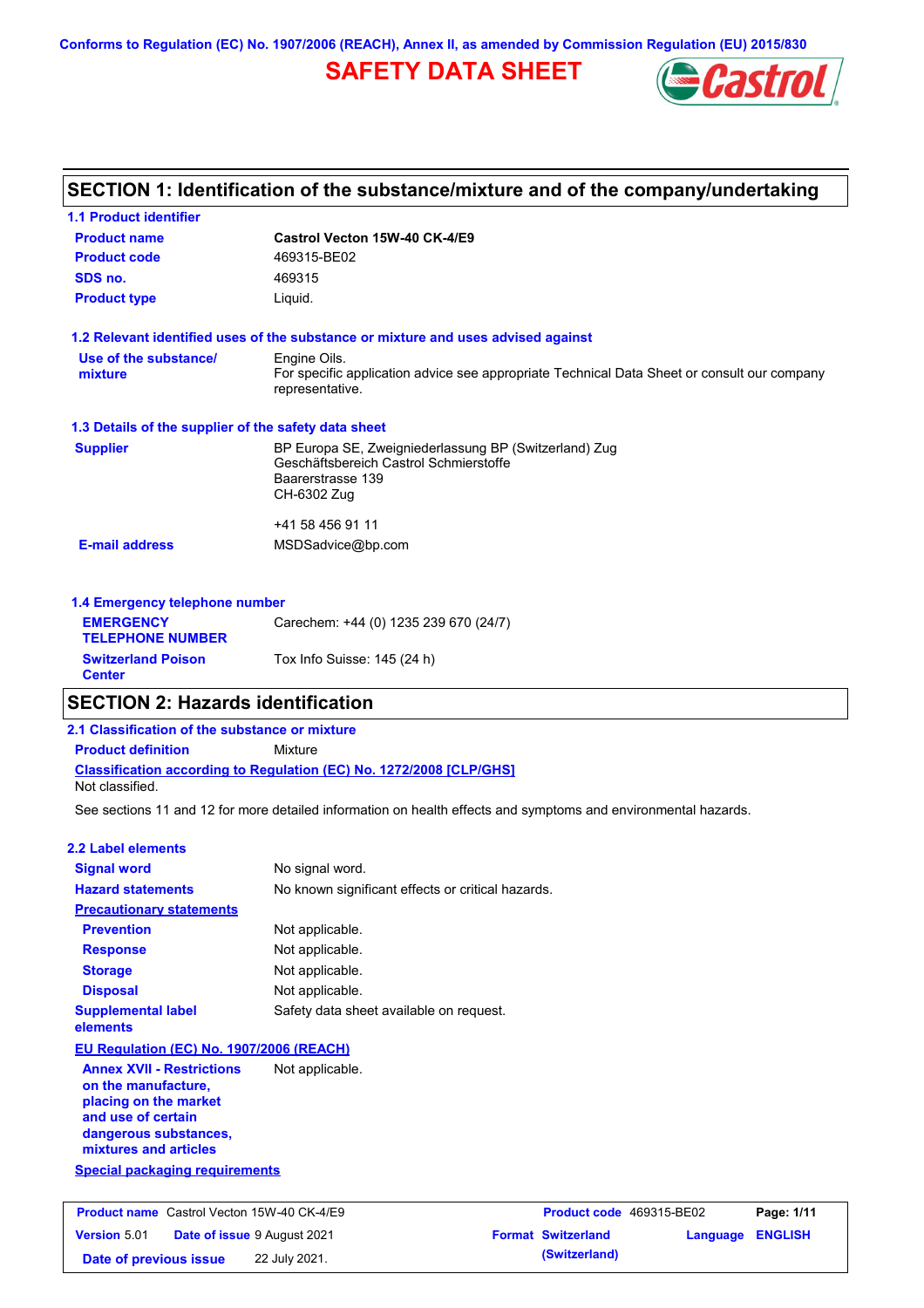### **Conforms to Regulation (EC) No. 1907/2006 (REACH), Annex II, as amended by Commission Regulation (EU) 2015/830**

# **SECTION 2: Hazards identification**

| <b>Containers to be fitted</b><br>with child-resistant<br>fastenings                                                     | Not applicable.                                                                                                                                                                                                                 |
|--------------------------------------------------------------------------------------------------------------------------|---------------------------------------------------------------------------------------------------------------------------------------------------------------------------------------------------------------------------------|
| <b>Tactile warning of danger</b>                                                                                         | Not applicable.                                                                                                                                                                                                                 |
| 2.3 Other hazards                                                                                                        |                                                                                                                                                                                                                                 |
| <b>Results of PBT and vPvB</b><br>assessment                                                                             | Product does not meet the criteria for PBT or vPvB according to Regulation (EC) No. 1907/2006,<br>Annex XIII.                                                                                                                   |
| <b>Product meets the criteria</b><br>for PBT or vPvB according<br>to Regulation (EC) No.<br><b>1907/2006, Annex XIII</b> | This mixture does not contain any substances that are assessed to be a PBT or a vPvB.                                                                                                                                           |
| Other hazards which do<br>not result in classification                                                                   | Defatting to the skin.<br><b>USED ENGINE OILS</b><br>Used engine oil may contain hazardous components which have the potential to cause skin<br>cancer.<br>See Toxicological Information, section 11 of this Safety Data Sheet. |
|                                                                                                                          | Experimental data on one or more of the components has been used to determine all or part of<br>the hazard classification of this product.                                                                                      |

## **SECTION 3: Composition/information on ingredients**

### **3.2 Mixtures**

#### Mixture **Product definition**

Highly refined base oil (IP 346 DMSO extract < 3%). Proprietary performance additives.

| <b>Product/ingredient</b><br>name                                                                          | <b>Identifiers</b>                                                                             | $\frac{9}{6}$ | <b>Regulation (EC) No.</b><br>1272/2008 [CLP]                      | <b>Type</b> |
|------------------------------------------------------------------------------------------------------------|------------------------------------------------------------------------------------------------|---------------|--------------------------------------------------------------------|-------------|
| Distillates (petroleum), hydrotreated<br>heavy paraffinic                                                  | REACH #: 01-2119484627-25 ≥75 - ≤90<br>EC: 265-157-1<br>CAS: 64742-54-7<br>Index: 649-467-00-8 |               | Not classified.                                                    | $[2]$       |
| Distillates (petroleum), solvent-<br>dewaxed heavy paraffinic                                              | REACH #: 01-2119471299-27 ≤5<br>EC: 265-169-7<br>CAS: 64742-65-0<br>Index: 649-474-00-6        |               | Not classified.                                                    | $[2]$       |
| Distillates (petroleum), hydrotreated<br>heavy paraffinic                                                  | REACH #: 01-2119484627-25 ≤5<br>EC: 265-157-1<br>CAS: 64742-54-7<br>Index: 649-467-00-8        |               | Asp. Tox. 1, H304                                                  | [1] [2]     |
| Distillates (petroleum), solvent-<br>dewaxed heavy paraffinic                                              | REACH #: 01-2119471299-27 ≤3<br>EC: 265-169-7<br>CAS: 64742-65-0<br>Index: 649-474-00-6        |               | Asp. Tox. 1, H304                                                  | [1] [2]     |
| reaction mass of isomers of:<br>C7-9-alkyl 3-(3,5-di-tert-butyl-<br>4-hydroxyphenyl)propionate             | REACH #: 01-0000015551-76 ≤3<br>EC: 406-040-9<br>CAS: 125643-61-0<br>Index: 607-530-00-7       |               | Aquatic Chronic 4, H413                                            | $[1]$       |
| Distillates (petroleum), solvent-<br>dewaxed light paraffinic                                              | REACH #: 01-2119480132-48 ≤3<br>EC: 265-159-2<br>CAS: 64742-56-9<br>Index: 649-469-00-9        |               | Asp. Tox. 1, H304                                                  | [1] [2]     |
| Paraffin oils (petroleum), catalytic<br>dewaxed heavy                                                      | REACH #: 01-2119487080-42 ≤3<br>EC: 265-174-4<br>CAS: 64742-70-7<br>Index: 649-477-00-2        |               | Asp. Tox. 1, H304                                                  | [1] [2]     |
| zinc bis[O-(6-methylheptyl)] bis[O-(sec-REACH #: 01-2119543726-33 $\leq$ 3<br>butyl)] bis(dithiophosphate) | EC: 298-577-9<br>CAS: 93819-94-4                                                               |               | Skin Irrit. 2, H315<br>Eye Dam. 1, H318<br>Aquatic Chronic 2, H411 | $[1]$       |

**See Section 16 for the full text of the H statements declared above.**

**Type** 

|                        | <b>Product name</b> Castrol Vecton 15W-40 CK-4/E9 | <b>Product code</b> 469315-BE02 |                         | Page: 2/11 |
|------------------------|---------------------------------------------------|---------------------------------|-------------------------|------------|
| <b>Version 5.01</b>    | <b>Date of issue 9 August 2021</b>                | <b>Format Switzerland</b>       | <b>Language ENGLISH</b> |            |
| Date of previous issue | 22 July 2021.                                     | (Switzerland)                   |                         |            |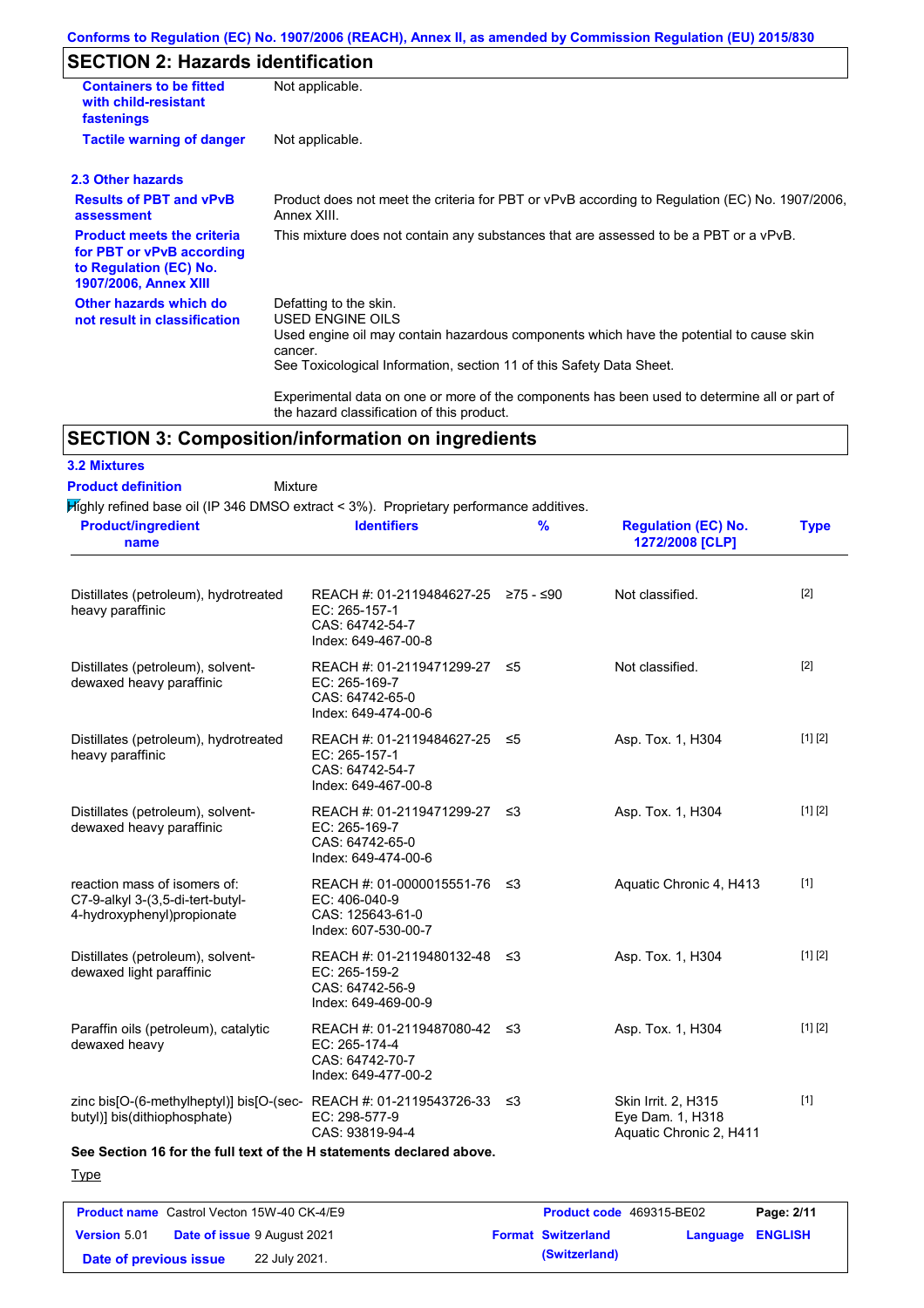### **SECTION 3: Composition/information on ingredients**

[1] Substance classified with a health or environmental hazard

[2] Substance with a workplace exposure limit

[3] Substance meets the criteria for PBT according to Regulation (EC) No. 1907/2006, Annex XIII

- [4] Substance meets the criteria for vPvB according to Regulation (EC) No. 1907/2006, Annex XIII
- [5] Substance of equivalent concern

[6] Additional disclosure due to company policy

Occupational exposure limits, if available, are listed in Section 8.

### **SECTION 4: First aid measures**

#### **4.1 Description of first aid measures**

| Eye contact                       | In case of contact, immediately flush eyes with plenty of water for at least 15 minutes. Eyelids<br>should be held away from the eyeball to ensure thorough rinsing. Check for and remove any<br>contact lenses. Get medical attention. |
|-----------------------------------|-----------------------------------------------------------------------------------------------------------------------------------------------------------------------------------------------------------------------------------------|
| <b>Skin contact</b>               | Wash skin thoroughly with soap and water or use recognised skin cleanser. Remove<br>contaminated clothing and shoes. Wash clothing before reuse. Clean shoes thoroughly before<br>reuse. Get medical attention if irritation develops.  |
| <b>Inhalation</b>                 | If inhaled, remove to fresh air. Get medical attention if symptoms occur.                                                                                                                                                               |
| <b>Ingestion</b>                  | Do not induce vomiting unless directed to do so by medical personnel. Get medical attention if<br>symptoms occur.                                                                                                                       |
| <b>Protection of first-aiders</b> | No action shall be taken involving any personal risk or without suitable training. It may be<br>dangerous to the person providing aid to give mouth-to-mouth resuscitation.                                                             |

#### **4.2 Most important symptoms and effects, both acute and delayed**

See Section 11 for more detailed information on health effects and symptoms.

#### **Potential acute health effects**

| <b>Inhalation</b>   | Vapour inhalation under ambient conditions is not normally a problem due to low vapour<br>pressure.               |
|---------------------|-------------------------------------------------------------------------------------------------------------------|
| <b>Ingestion</b>    | No known significant effects or critical hazards.                                                                 |
| <b>Skin contact</b> | Defatting to the skin. May cause skin dryness and irritation.                                                     |
| Eye contact         | Not classified as an eye irritant. Based on data available for this or related materials.                         |
|                     | Delayed and immediate effects as well as chronic effects from short and long-term exposure                        |
| <b>Inhalation</b>   | Overexposure to the inhalation of airborne droplets or aerosols may cause irritation of the<br>respiratory tract. |
| <b>Ingestion</b>    | Ingestion of large quantities may cause nausea and diarrhoea.                                                     |
| <b>Skin contact</b> | Prolonged or repeated contact can defat the skin and lead to irritation and/or dermatitis.                        |
| Eye contact         | Potential risk of transient stinging or redness if accidental eye contact occurs.                                 |

### **4.3 Indication of any immediate medical attention and special treatment needed**

**Date of previous issue 22 July 2021. (Switzerland) (Switzerland)** 

**Notes to physician** Treatment should in general be symptomatic and directed to relieving any effects.

#### No action shall be taken involving any personal risk or without suitable training. Promptly isolate the scene by removing all persons from the vicinity of the incident if there is a fire. **Hazardous combustion products Hazards from the substance or mixture** Combustion products may include the following: carbon oxides (CO, CO<sub>2</sub>) (carbon monoxide, carbon dioxide) In a fire or if heated, a pressure increase will occur and the container may burst. Fire-fighters should wear appropriate protective equipment and self-contained breathing apparatus (SCBA) with a full face-piece operated in positive pressure mode. Clothing for firefighters (including helmets, protective boots and gloves) conforming to European standard EN 469 will provide a basic level of protection for chemical incidents. **Special protective equipment for fire-fighters** In case of fire, use foam, dry chemical or carbon dioxide extinguisher or spray. **5.1 Extinguishing media** Do not use water jet. The use of a water jet may cause the fire to spread by splashing the burning product. **Suitable extinguishing media Unsuitable extinguishing media SECTION 5: Firefighting measures 5.2 Special hazards arising from the substance or mixture 5.3 Advice for firefighters Special precautions for fire-fighters Product name** Castrol Vecton 15W-40 CK-4/E9 **Product Code 469315-BE02 Page: 3/11 Version** 5.01 **Date of issue** 9 August 2021 **Format Switzerland Language ENGLISH**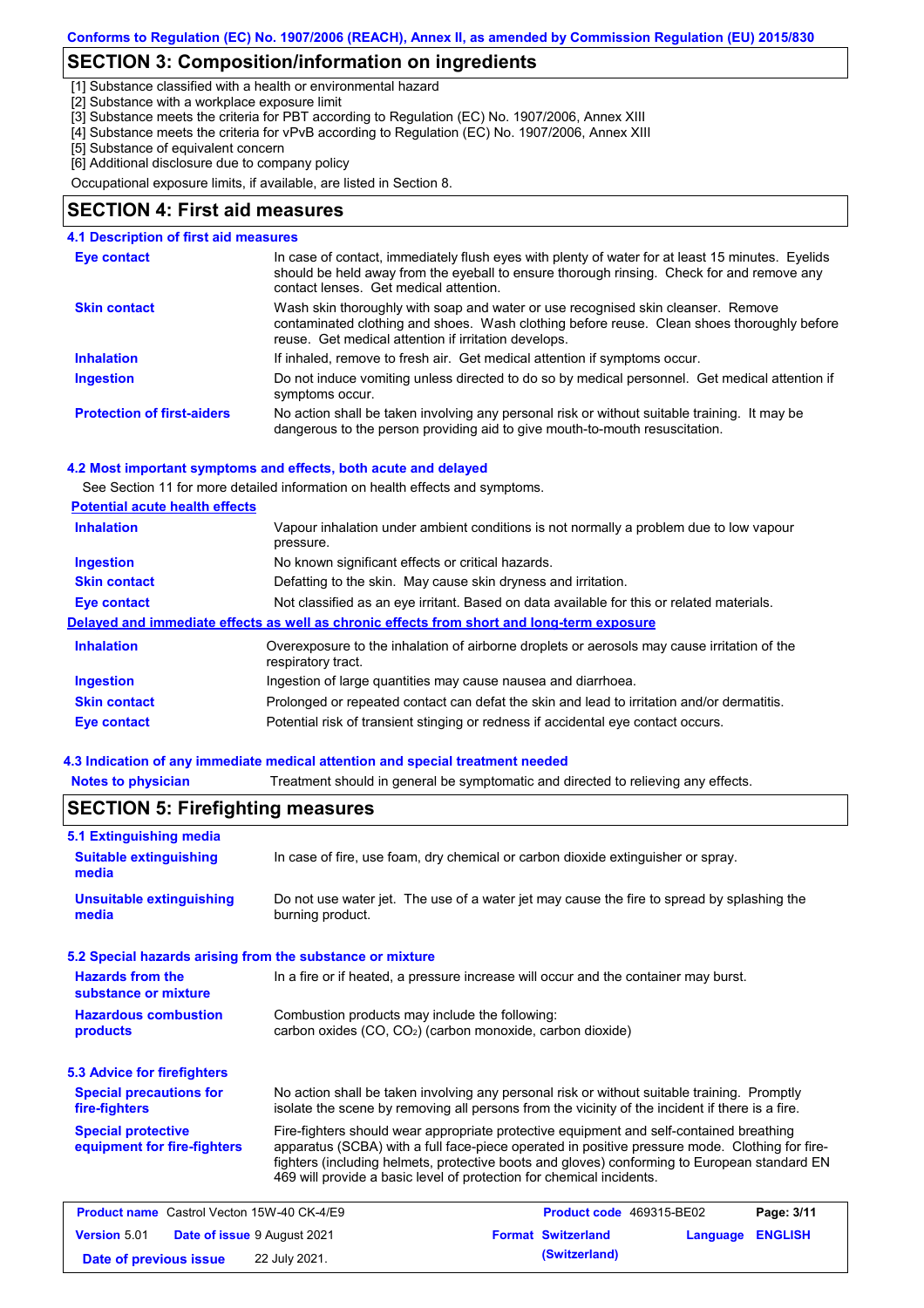## **SECTION 6: Accidental release measures**

|                                                          | 6.1 Personal precautions, protective equipment and emergency procedures                                                                                                                                                                                                                                                                                                                        |
|----------------------------------------------------------|------------------------------------------------------------------------------------------------------------------------------------------------------------------------------------------------------------------------------------------------------------------------------------------------------------------------------------------------------------------------------------------------|
| For non-emergency<br>personnel                           | No action shall be taken involving any personal risk or without suitable training. Evacuate<br>surrounding areas. Keep unnecessary and unprotected personnel from entering. Do not touch<br>or walk through spilt material. Floors may be slippery; use care to avoid falling. Put on<br>appropriate personal protective equipment.                                                            |
| For emergency responders                                 | Entry into a confined space or poorly ventilated area contaminated with vapour, mist or fume is<br>extremely hazardous without the correct respiratory protective equipment and a safe system of<br>work. Wear self-contained breathing apparatus. Wear a suitable chemical protective suit.<br>Chemical resistant boots. See also the information in "For non-emergency personnel".           |
| <b>6.2 Environmental</b><br>precautions                  | Avoid dispersal of spilt material and runoff and contact with soil, waterways, drains and sewers.<br>Inform the relevant authorities if the product has caused environmental pollution (sewers,<br>waterways, soil or air).                                                                                                                                                                    |
| 6.3 Methods and material for containment and cleaning up |                                                                                                                                                                                                                                                                                                                                                                                                |
| <b>Small spill</b>                                       | Stop leak if without risk. Move containers from spill area. Absorb with an inert material and<br>place in an appropriate waste disposal container. Dispose of via a licensed waste disposal<br>contractor.                                                                                                                                                                                     |
| <b>Large spill</b>                                       | Stop leak if without risk. Move containers from spill area. Prevent entry into sewers, water<br>courses, basements or confined areas. Contain and collect spillage with non-combustible,<br>absorbent material e.g. sand, earth, vermiculite or diatomaceous earth and place in container<br>for disposal according to local regulations. Dispose of via a licensed waste disposal contractor. |
| <b>6.4 Reference to other</b><br><b>sections</b>         | See Section 1 for emergency contact information.<br>See Section 5 for firefighting measures.<br>See Section 8 for information on appropriate personal protective equipment.<br>See Section 12 for environmental precautions.<br>See Section 13 for additional waste treatment information.                                                                                                     |
| <b>SECTION 7: Handling and storage</b>                   |                                                                                                                                                                                                                                                                                                                                                                                                |
|                                                          |                                                                                                                                                                                                                                                                                                                                                                                                |

#### **7.1 Precautions for safe handling**

| <b>Protective measures</b>                                                           | Put on appropriate personal protective equipment.                                                                                                                                                                                                                                                                                                                                                                                                                                        |
|--------------------------------------------------------------------------------------|------------------------------------------------------------------------------------------------------------------------------------------------------------------------------------------------------------------------------------------------------------------------------------------------------------------------------------------------------------------------------------------------------------------------------------------------------------------------------------------|
| <b>Advice on general</b><br>occupational hygiene                                     | Eating, drinking and smoking should be prohibited in areas where this material is handled,<br>stored and processed. Wash thoroughly after handling. Remove contaminated clothing and<br>protective equipment before entering eating areas. See also Section 8 for additional<br>information on hygiene measures.                                                                                                                                                                         |
| <b>7.2 Conditions for safe</b><br>storage, including any<br><i>incompatibilities</i> | Store in accordance with local requiations. Store in a dry, cool and well-ventilated area, away<br>from incompatible materials (see Section 10). Keep away from heat and direct sunlight. Keep<br>container tightly closed and sealed until ready for use. Containers that have been opened must<br>be carefully resealed and kept upright to prevent leakage. Store and use only in equipment/<br>containers designed for use with this product. Do not store in unlabelled containers. |
| <b>Not suitable</b>                                                                  | Prolonged exposure to elevated temperature.                                                                                                                                                                                                                                                                                                                                                                                                                                              |
| 7.3 Specific end use(s)                                                              |                                                                                                                                                                                                                                                                                                                                                                                                                                                                                          |
| <b>Recommendations</b>                                                               | See section 1.2 and Exposure scenarios in annex, if applicable.                                                                                                                                                                                                                                                                                                                                                                                                                          |

## **SECTION 8: Exposure controls/personal protection**

### **8.1 Control parameters Occupational exposure limits**

| <b>Product/ingredient name</b>                               | <b>Exposure limit values</b>                                                                             |  |  |
|--------------------------------------------------------------|----------------------------------------------------------------------------------------------------------|--|--|
| Distillates (petroleum), hydrotreated heavy paraffinic       | SUVA (Switzerland).<br>TWA: 5 mg/m <sup>3</sup> 8 hours. Issued/Revised: 1/2016 Form: Inhalable fraction |  |  |
| Distillates (petroleum), solvent-dewaxed heavy<br>paraffinic | SUVA (Switzerland).                                                                                      |  |  |
|                                                              | TWA: 5 mg/m <sup>3</sup> 8 hours. Issued/Revised: 1/2016 Form: Inhalable fraction                        |  |  |
| Distillates (petroleum), hydrotreated heavy paraffinic       | SUVA (Switzerland).<br>TWA: 5 mg/m <sup>3</sup> 8 hours. Issued/Revised: 1/2016 Form: Inhalable fraction |  |  |
| Distillates (petroleum), solvent-dewaxed heavy               | <b>SUVA (Switzerland).</b>                                                                               |  |  |
| paraffinic                                                   | TWA: 5 mg/m <sup>3</sup> 8 hours. Issued/Revised: 1/2016 Form: Inhalable fraction                        |  |  |
| <b>Product name</b> Castrol Vecton 15W-40 CK-4/E9            | <b>Product code</b> 469315-BE02<br>Page: 4/11                                                            |  |  |
| <b>Version 5.01</b><br><b>Date of issue 9 August 2021</b>    | <b>Format Switzerland</b><br><b>ENGLISH</b><br>Language                                                  |  |  |
| 22 July 2021.<br>Date of previous issue                      | (Switzerland)                                                                                            |  |  |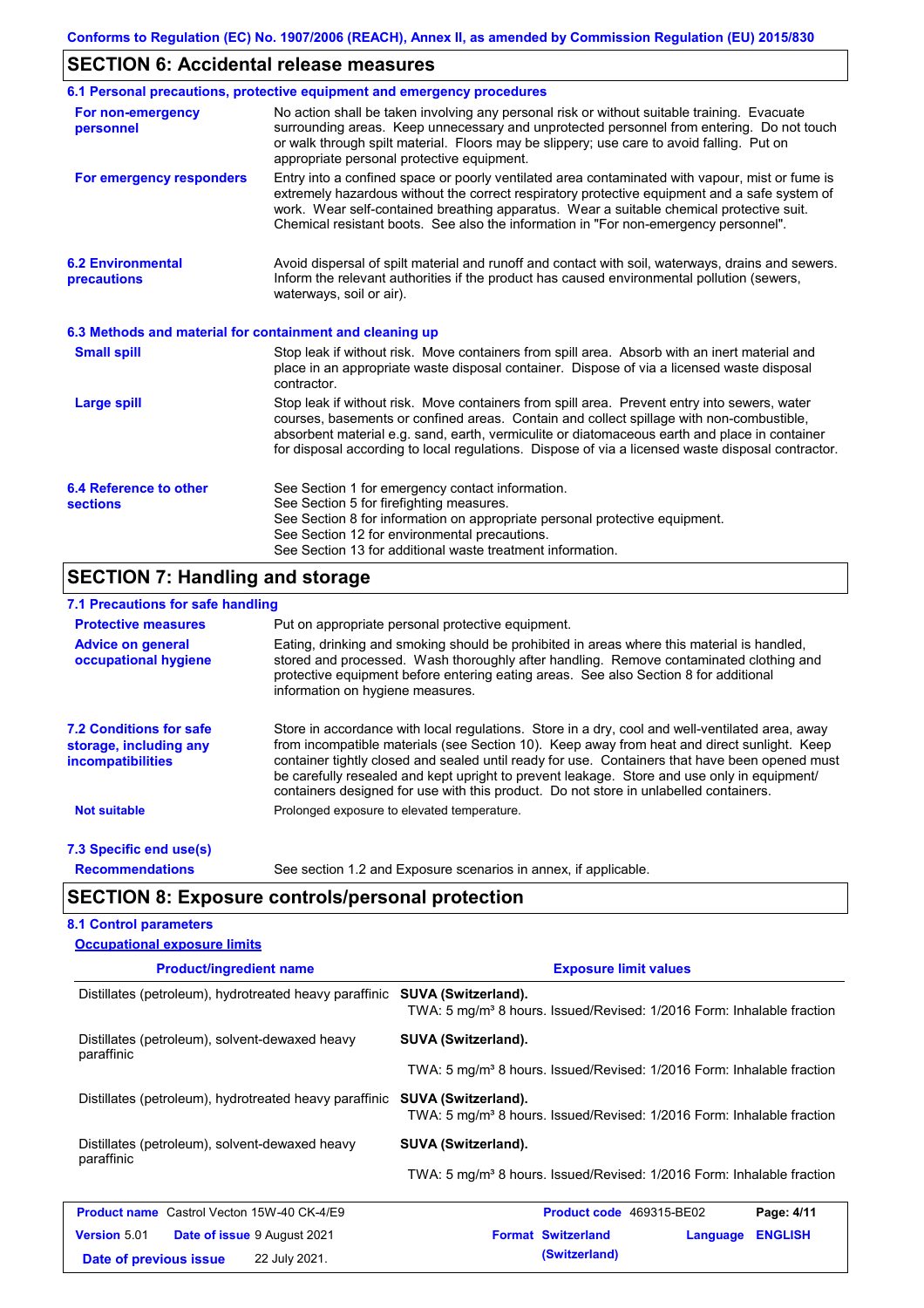### **SECTION 8: Exposure controls/personal protection**

| Distillates (petroleum), solvent-dewaxed light |  |
|------------------------------------------------|--|
| paraffinic                                     |  |

TWA: 5 mg/m<sup>3</sup> 8 hours. Issued/Revised: 1/2016 Form: Inhalable fraction

Paraffin oils (petroleum), catalytic dewaxed heavy **SUVA (Switzerland).** 

**SUVA (Switzerland).**

TWA: 5 mg/m<sup>3</sup> 8 hours. Issued/Revised: 1/2016 Form: Inhalable fraction

Whilst specific OELs for certain components may be shown in this section, other components may be present in any mist, vapour or dust produced. Therefore, the specific OELs may not be applicable to the product as a whole and are provided for guidance only.

**Recommended monitoring procedures**

If this product contains ingredients with exposure limits, personal, workplace atmosphere or biological monitoring may be required to determine the effectiveness of the ventilation or other control measures and/or the necessity to use respiratory protective equipment. Reference should be made to monitoring standards, such as the following: European Standard EN 689 (Workplace atmospheres - Guidance for the assessment of exposure by inhalation to chemical agents for comparison with limit values and measurement strategy) European Standard EN 14042 (Workplace atmospheres - Guide for the application and use of procedures for the assessment of exposure to chemical and biological agents) European Standard EN 482 (Workplace atmospheres - General requirements for the performance of procedures for the measurement of chemical agents) Reference to national guidance documents for methods for the determination of hazardous substances will also be required.

#### **Derived No Effect Level**

No DNELs/DMELs available.

#### **Predicted No Effect Concentration**

No PNECs available

| <b>8.2 Exposure controls</b>                              |                                                                                                                                                                                                                                                                                                                                                                                                                                                                                                                                                                                                                                                                                                                                                                                                                                                                                                                                                                                                         |                           |                  |            |  |  |
|-----------------------------------------------------------|---------------------------------------------------------------------------------------------------------------------------------------------------------------------------------------------------------------------------------------------------------------------------------------------------------------------------------------------------------------------------------------------------------------------------------------------------------------------------------------------------------------------------------------------------------------------------------------------------------------------------------------------------------------------------------------------------------------------------------------------------------------------------------------------------------------------------------------------------------------------------------------------------------------------------------------------------------------------------------------------------------|---------------------------|------------------|------------|--|--|
| <b>Appropriate engineering</b><br><b>controls</b>         | Provide exhaust ventilation or other engineering controls to keep the relevant airborne<br>concentrations below their respective occupational exposure limits.<br>All activities involving chemicals should be assessed for their risks to health, to ensure<br>exposures are adequately controlled. Personal protective equipment should only be considered<br>after other forms of control measures (e.g. engineering controls) have been suitably evaluated.<br>Personal protective equipment should conform to appropriate standards, be suitable for use, be<br>kept in good condition and properly maintained.<br>Your supplier of personal protective equipment should be consulted for advice on selection and<br>appropriate standards. For further information contact your national organisation for standards.<br>The final choice of protective equipment will depend upon a risk assessment. It is important to<br>ensure that all items of personal protective equipment are compatible. |                           |                  |            |  |  |
| <b>Individual protection measures</b>                     |                                                                                                                                                                                                                                                                                                                                                                                                                                                                                                                                                                                                                                                                                                                                                                                                                                                                                                                                                                                                         |                           |                  |            |  |  |
| <b>Hygiene measures</b>                                   | Wash hands, forearms and face thoroughly after handling chemical products, before eating,<br>smoking and using the lavatory and at the end of the working period. Ensure that eyewash<br>stations and safety showers are close to the workstation location.                                                                                                                                                                                                                                                                                                                                                                                                                                                                                                                                                                                                                                                                                                                                             |                           |                  |            |  |  |
| <b>Respiratory protection</b>                             | In case of insufficient ventilation, wear suitable respiratory equipment.<br>The correct choice of respiratory protection depends upon the chemicals being handled, the<br>conditions of work and use, and the condition of the respiratory equipment. Safety procedures<br>should be developed for each intended application. Respiratory protection equipment should<br>therefore be chosen in consultation with the supplier/manufacturer and with a full assessment<br>of the working conditions.                                                                                                                                                                                                                                                                                                                                                                                                                                                                                                   |                           |                  |            |  |  |
| <b>Eye/face protection</b>                                | Safety glasses with side shields.                                                                                                                                                                                                                                                                                                                                                                                                                                                                                                                                                                                                                                                                                                                                                                                                                                                                                                                                                                       |                           |                  |            |  |  |
| <b>Skin protection</b>                                    |                                                                                                                                                                                                                                                                                                                                                                                                                                                                                                                                                                                                                                                                                                                                                                                                                                                                                                                                                                                                         |                           |                  |            |  |  |
| <b>Hand protection</b>                                    | <b>General Information:</b>                                                                                                                                                                                                                                                                                                                                                                                                                                                                                                                                                                                                                                                                                                                                                                                                                                                                                                                                                                             |                           |                  |            |  |  |
|                                                           | Because specific work environments and material handling practices vary, safety procedures<br>should be developed for each intended application. The correct choice of protective gloves<br>depends upon the chemicals being handled, and the conditions of work and use. Most gloves<br>provide protection for only a limited time before they must be discarded and replaced (even the<br>best chemically resistant gloves will break down after repeated chemical exposures).                                                                                                                                                                                                                                                                                                                                                                                                                                                                                                                        |                           |                  |            |  |  |
|                                                           | Gloves should be chosen in consultation with the supplier / manufacturer and taking account of<br>a full assessment of the working conditions.                                                                                                                                                                                                                                                                                                                                                                                                                                                                                                                                                                                                                                                                                                                                                                                                                                                          |                           |                  |            |  |  |
|                                                           | Recommended: Nitrile gloves.<br><b>Breakthrough time:</b>                                                                                                                                                                                                                                                                                                                                                                                                                                                                                                                                                                                                                                                                                                                                                                                                                                                                                                                                               |                           |                  |            |  |  |
|                                                           | Breakthrough time data are generated by glove manufacturers under laboratory test conditions<br>and represent how long a glove can be expected to provide effective permeation resistance. It<br>is important when following breakthrough time recommendations that actual workplace<br>conditions are taken into account. Always consult with your glove supplier for up-to-date                                                                                                                                                                                                                                                                                                                                                                                                                                                                                                                                                                                                                       |                           |                  |            |  |  |
| <b>Product name</b> Castrol Vecton 15W-40 CK-4/E9         |                                                                                                                                                                                                                                                                                                                                                                                                                                                                                                                                                                                                                                                                                                                                                                                                                                                                                                                                                                                                         | Product code 469315-BE02  |                  | Page: 5/11 |  |  |
| <b>Version 5.01</b><br><b>Date of issue 9 August 2021</b> |                                                                                                                                                                                                                                                                                                                                                                                                                                                                                                                                                                                                                                                                                                                                                                                                                                                                                                                                                                                                         | <b>Format Switzerland</b> | Language ENGLISH |            |  |  |
| Date of previous issue                                    | 22 July 2021.                                                                                                                                                                                                                                                                                                                                                                                                                                                                                                                                                                                                                                                                                                                                                                                                                                                                                                                                                                                           | (Switzerland)             |                  |            |  |  |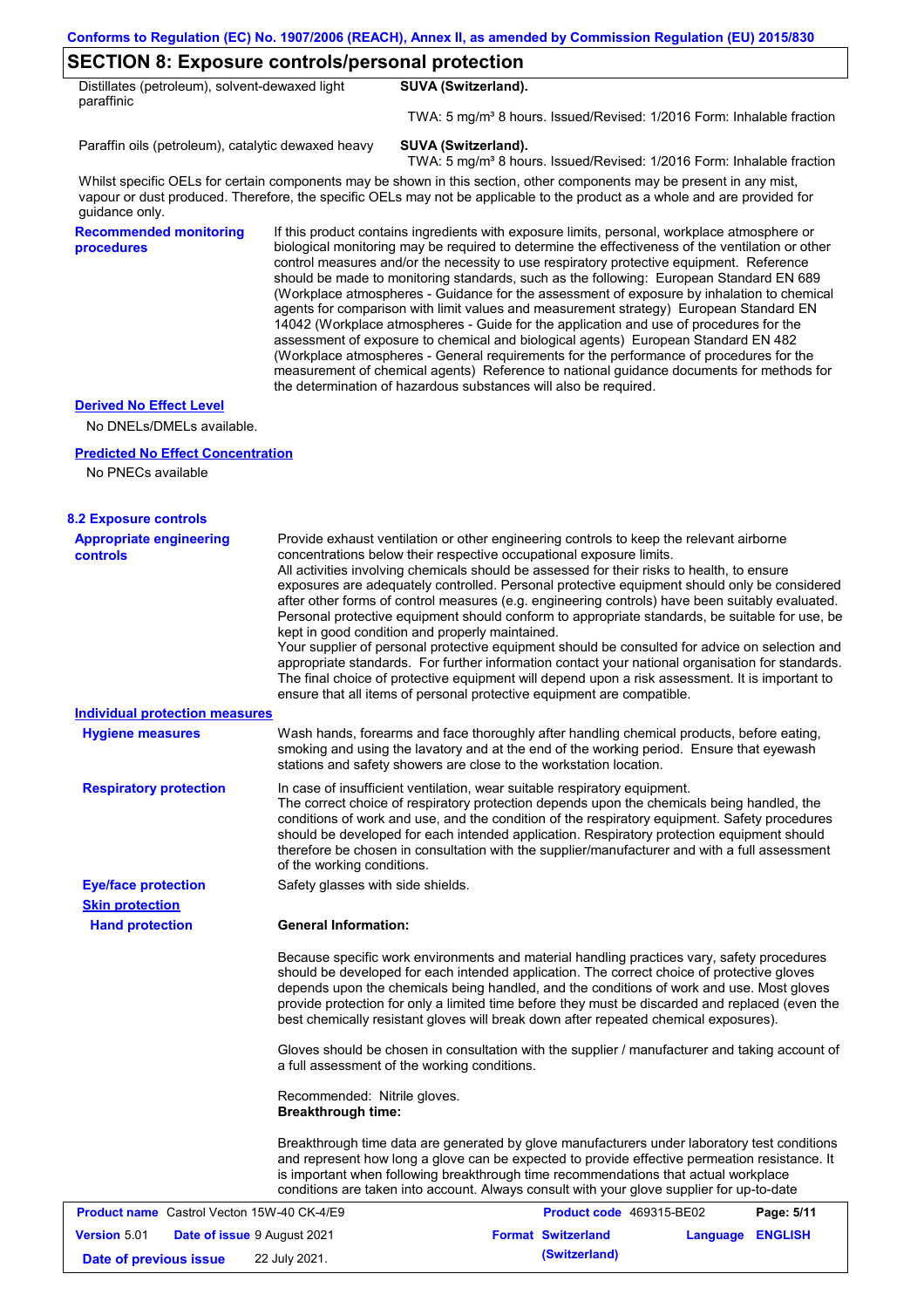## **SECTION 8: Exposure controls/personal protection**

technical information on breakthrough times for the recommended glove type. Our recommendations on the selection of gloves are as follows:

Continuous contact:

|                                           | Gloves with a minimum breakthrough time of 240 minutes, or >480 minutes if suitable gloves<br>can be obtained.<br>If suitable gloves are not available to offer that level of protection, gloves with shorter<br>breakthrough times may be acceptable as long as appropriate glove maintenance and<br>replacement regimes are determined and adhered to.                                                                                                                                                                                                                                                                                                                              |
|-------------------------------------------|---------------------------------------------------------------------------------------------------------------------------------------------------------------------------------------------------------------------------------------------------------------------------------------------------------------------------------------------------------------------------------------------------------------------------------------------------------------------------------------------------------------------------------------------------------------------------------------------------------------------------------------------------------------------------------------|
|                                           | Short-term / splash protection:                                                                                                                                                                                                                                                                                                                                                                                                                                                                                                                                                                                                                                                       |
|                                           | Recommended breakthrough times as above.<br>It is recognised that for short-term, transient exposures, gloves with shorter breakthrough times<br>may commonly be used. Therefore, appropriate maintenance and replacement regimes must<br>be determined and rigorously followed.                                                                                                                                                                                                                                                                                                                                                                                                      |
|                                           | <b>Glove Thickness:</b>                                                                                                                                                                                                                                                                                                                                                                                                                                                                                                                                                                                                                                                               |
|                                           | For general applications, we recommend gloves with a thickness typically greater than 0.35 mm.                                                                                                                                                                                                                                                                                                                                                                                                                                                                                                                                                                                        |
|                                           | It should be emphasised that glove thickness is not necessarily a good predictor of glove<br>resistance to a specific chemical, as the permeation efficiency of the glove will be dependent<br>on the exact composition of the glove material. Therefore, glove selection should also be based<br>on consideration of the task requirements and knowledge of breakthrough times.<br>Glove thickness may also vary depending on the glove manufacturer, the glove type and the<br>glove model. Therefore, the manufacturers' technical data should always be taken into account<br>to ensure selection of the most appropriate glove for the task.                                     |
|                                           | Note: Depending on the activity being conducted, gloves of varying thickness may be required<br>for specific tasks. For example:                                                                                                                                                                                                                                                                                                                                                                                                                                                                                                                                                      |
|                                           | • Thinner gloves (down to 0.1 mm or less) may be required where a high degree of manual<br>dexterity is needed. However, these gloves are only likely to give short duration protection and<br>would normally be just for single use applications, then disposed of.                                                                                                                                                                                                                                                                                                                                                                                                                  |
|                                           | • Thicker gloves (up to 3 mm or more) may be required where there is a mechanical (as well<br>as a chemical) risk i.e. where there is abrasion or puncture potential.                                                                                                                                                                                                                                                                                                                                                                                                                                                                                                                 |
| <b>Skin and body</b>                      | Use of protective clothing is good industrial practice.<br>Personal protective equipment for the body should be selected based on the task being<br>performed and the risks involved and should be approved by a specialist before handling this<br>product.<br>Cotton or polyester/cotton overalls will only provide protection against light superficial<br>contamination that will not soak through to the skin. Overalls should be laundered on a regular<br>basis. When the risk of skin exposure is high (e.g. when cleaning up spillages or if there is a<br>risk of splashing) then chemical resistant aprons and/or impervious chemical suits and boots<br>will be required. |
| <b>Refer to standards:</b>                | Respiratory protection: EN 529<br>Gloves: EN 420, EN 374<br>Eye protection: EN 166<br>Filtering half-mask: EN 149<br>Filtering half-mask with valve: EN 405<br>Half-mask: EN 140 plus filter<br>Full-face mask: EN 136 plus filter<br>Particulate filters: EN 143<br>Gas/combined filters: EN 14387                                                                                                                                                                                                                                                                                                                                                                                   |
| <b>Environmental exposure</b><br>controls | Emissions from ventilation or work process equipment should be checked to ensure they<br>comply with the requirements of environmental protection legislation. In some cases, fume<br>scrubbers, filters or engineering modifications to the process equipment will be necessary to<br>reduce emissions to acceptable levels.                                                                                                                                                                                                                                                                                                                                                         |
|                                           |                                                                                                                                                                                                                                                                                                                                                                                                                                                                                                                                                                                                                                                                                       |

| <b>Product name</b> Castrol Vecton 15W-40 CK-4/E9 |                                    | Product code 469315-BE02  |                  | Page: 6/11 |
|---------------------------------------------------|------------------------------------|---------------------------|------------------|------------|
| <b>Version 5.01</b>                               | <b>Date of issue 9 August 2021</b> | <b>Format Switzerland</b> | Language ENGLISH |            |
| Date of previous issue                            | 22 July 2021.                      | (Switzerland)             |                  |            |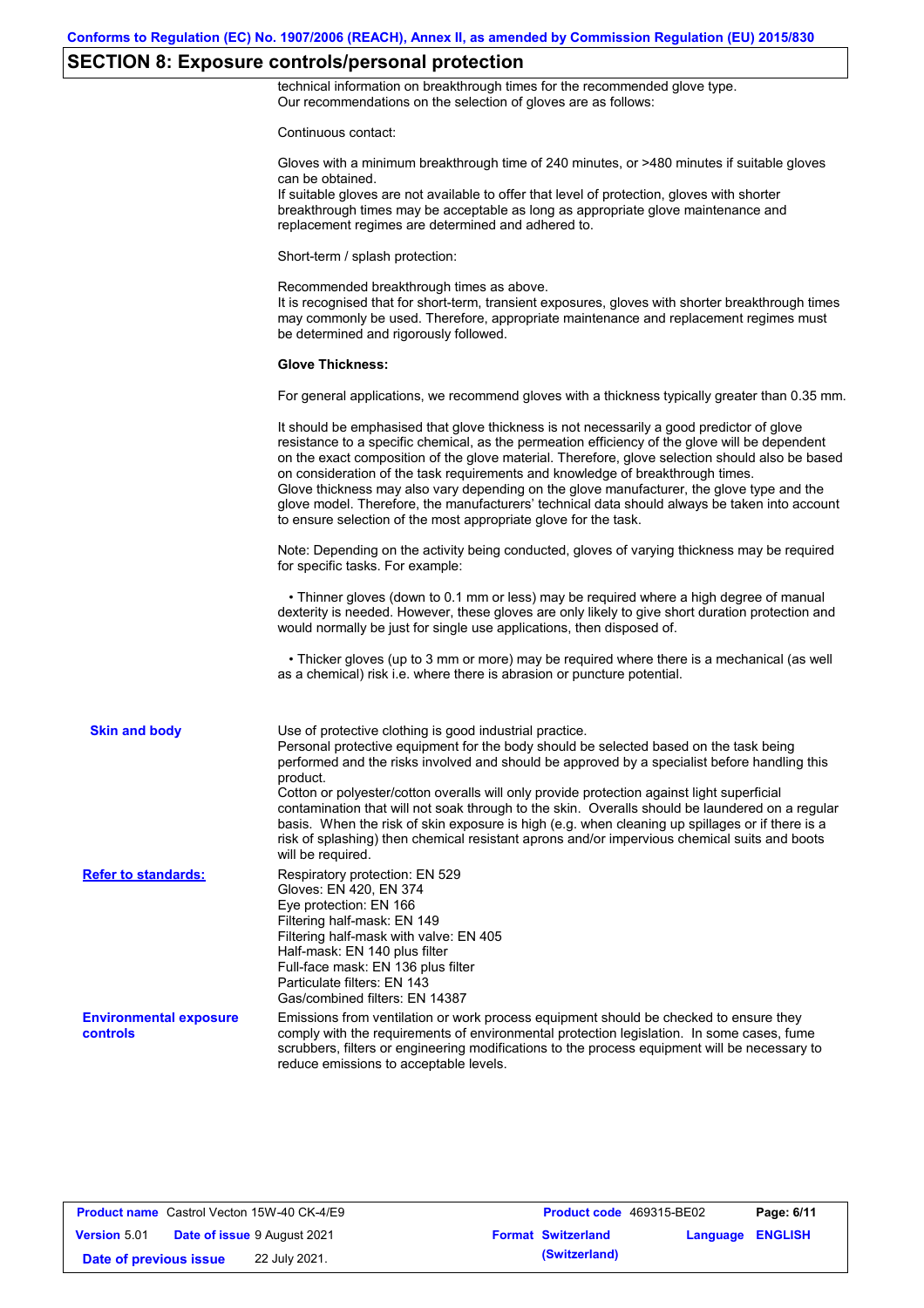### **SECTION 9: Physical and chemical properties**

**9.1 Information on basic physical and chemical properties**

| <b>Appearance</b>                                      |                                                                                                                                                                             |
|--------------------------------------------------------|-----------------------------------------------------------------------------------------------------------------------------------------------------------------------------|
| <b>Physical state</b>                                  | Liquid.                                                                                                                                                                     |
| <b>Colour</b>                                          | Amber. [Light]                                                                                                                                                              |
| <b>Odour</b>                                           | Not available. Not tested.                                                                                                                                                  |
| <b>Odour threshold</b>                                 | Not available. Not tested.                                                                                                                                                  |
| pH                                                     | Not applicable. Based on Solubility in Water (insoluble in water.).                                                                                                         |
| <b>Melting point/freezing point</b>                    | Not applicable. Based on Composition/information on ingredients.                                                                                                            |
| Initial boiling point and boiling<br>range             | Not available. Not tested.                                                                                                                                                  |
| <b>Pour point</b>                                      | $-36 °C$                                                                                                                                                                    |
| <b>Flash point</b>                                     | Closed cup: 205°C (401°F) [Pensky-Martens.]                                                                                                                                 |
| <b>Evaporation rate</b>                                | Not relevant/applicable due to nature of the product. Based on low volatility.                                                                                              |
| <b>Flammability (solid, gas)</b>                       | Not applicable. Based on physical state.                                                                                                                                    |
| <b>Upper/lower flammability or</b><br>explosive limits | Not available. Not tested.                                                                                                                                                  |
| <b>Vapour pressure</b>                                 | <0.01 kPa (<0.075 mm Hg) [20°C (68°F)]                                                                                                                                      |
| <b>Vapour density</b>                                  | $>1$ [Air = 1]                                                                                                                                                              |
| <b>Relative density</b>                                | $<$ 1                                                                                                                                                                       |
| <b>Density</b>                                         | $\leq$ 1000 kg/m <sup>3</sup> ( $\leq$ 1 g/cm <sup>3</sup> ) at 15 <sup>°</sup> C                                                                                           |
| <b>Solubility(ies)</b>                                 | insoluble in water.                                                                                                                                                         |
| <b>Partition coefficient: n-octanol/</b><br>water      | Not applicable. Substance is a hydrocarbon UVCB. Standard tests for this endpoint are<br>intended for single substances and are not appropriate for this complex substance. |
| <b>Auto-ignition temperature</b>                       | Not available. Not tested.                                                                                                                                                  |
| <b>Decomposition temperature</b>                       | Not observed to decompose by final boiling point                                                                                                                            |
| <b>Viscosity</b>                                       | Kinematic: 107.6 mm <sup>2</sup> /s (107.6 cSt) at $40^{\circ}$ C<br>Kinematic: 14.6 to 15.2 mm <sup>2</sup> /s (14.6 to 15.2 cSt) at 100°C                                 |
| <b>Explosive properties</b>                            | Not considered explosive based on structural and oxygen balance considerations.                                                                                             |
| <b>Oxidising properties</b>                            | Not considered oxidizing based on structural considerations.                                                                                                                |

#### **9.2 Other information**

No additional information.

## **SECTION 10: Stability and reactivity**

| <b>10.1 Reactivity</b>                            | No specific test data available for this product. Refer to Conditions to avoid and Incompatible<br>materials for additional information.                                |
|---------------------------------------------------|-------------------------------------------------------------------------------------------------------------------------------------------------------------------------|
| <b>10.2 Chemical stability</b>                    | The product is stable.                                                                                                                                                  |
| <b>10.3 Possibility of</b><br>hazardous reactions | Under normal conditions of storage and use, hazardous reactions will not occur.<br>Under normal conditions of storage and use, hazardous polymerisation will not occur. |
| <b>10.4 Conditions to avoid</b>                   | Avoid all possible sources of ignition (spark or flame).                                                                                                                |
| <b>10.5 Incompatible materials</b>                | Reactive or incompatible with the following materials: oxidising materials.                                                                                             |
| <b>10.6 Hazardous</b><br>decomposition products   | Under normal conditions of storage and use, hazardous decomposition products should not be<br>produced.                                                                 |

## **SECTION 11: Toxicological information**

**11.1 Information on toxicological effects Acute toxicity estimates**

|                        | <b>Product name</b> Castrol Vecton 15W-40 CK-4/E9 | <b>Product code</b> 469315-BE02 |                  | Page: 7/11 |
|------------------------|---------------------------------------------------|---------------------------------|------------------|------------|
| <b>Version 5.01</b>    | <b>Date of issue 9 August 2021</b>                | <b>Format Switzerland</b>       | Language ENGLISH |            |
| Date of previous issue | 22 July 2021.                                     | (Switzerland)                   |                  |            |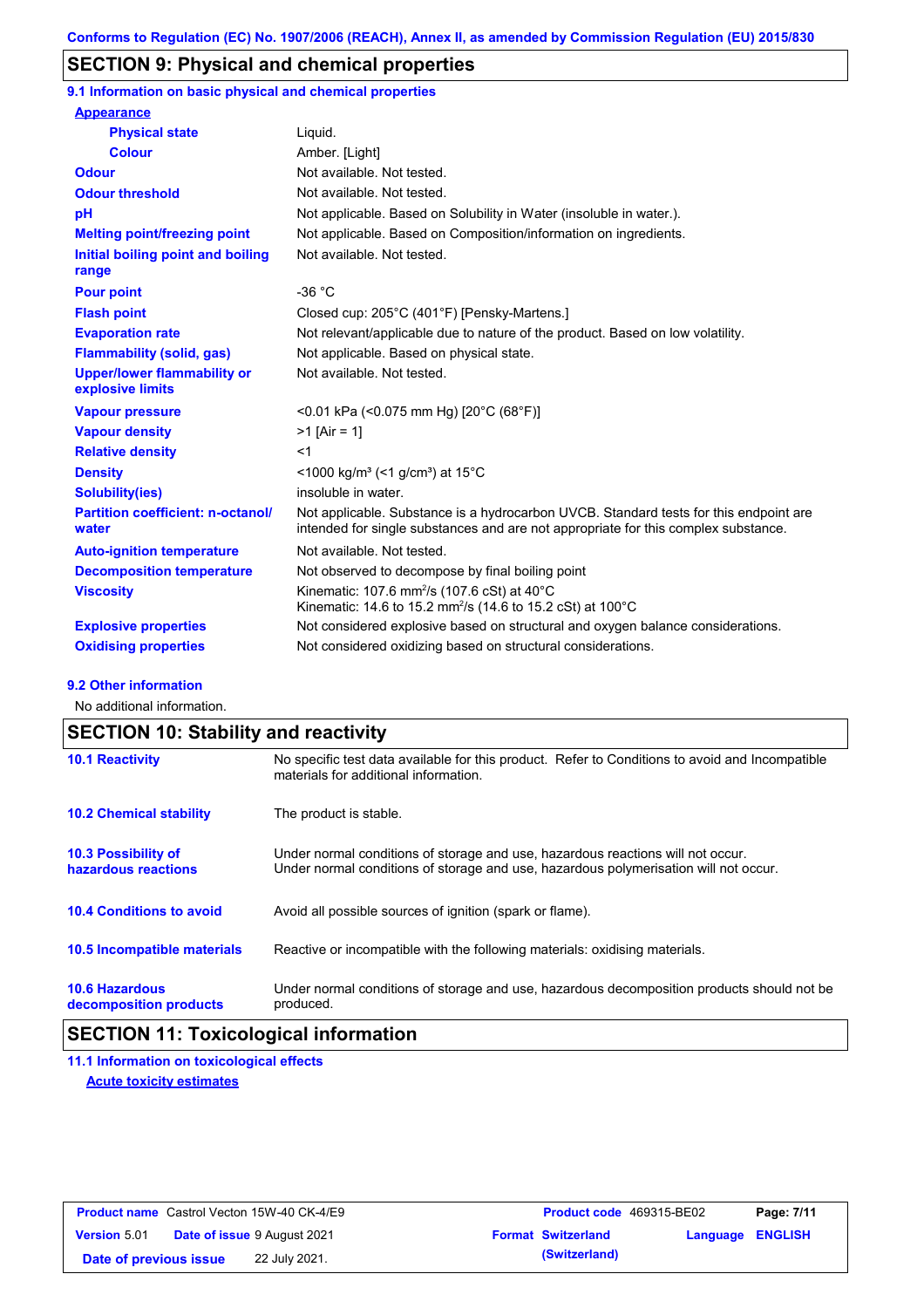# **Conforms to Regulation (EC) No. 1907/2006 (REACH), Annex II, as amended by Commission Regulation (EU) 2015/830**

## **SECTION 11: Toxicological information**

| <b>Product/ingredient name</b>                                                                         |                                                                                                                                                                                                                                                                                                                                                                                                          | Oral (mg/<br>kg)                                                                           | <b>Dermal</b><br>(mg/kg) | <b>Inhalation</b><br>(gases)<br>(ppm) | <b>Inhalation</b><br>(vapours)<br>(mg/l) | <b>Inhalation</b><br>(dusts)<br>and mists)<br>(mg/l) |
|--------------------------------------------------------------------------------------------------------|----------------------------------------------------------------------------------------------------------------------------------------------------------------------------------------------------------------------------------------------------------------------------------------------------------------------------------------------------------------------------------------------------------|--------------------------------------------------------------------------------------------|--------------------------|---------------------------------------|------------------------------------------|------------------------------------------------------|
| Phosphorodithioic acid, mixed O,O-bis(sec-Bu and<br>isooctyl) esters, zinc salts                       |                                                                                                                                                                                                                                                                                                                                                                                                          | 2500                                                                                       | N/A                      | N/A                                   | N/A                                      | N/A                                                  |
| <b>Information on likely</b><br>Routes of entry anticipated: Dermal, Inhalation.<br>routes of exposure |                                                                                                                                                                                                                                                                                                                                                                                                          |                                                                                            |                          |                                       |                                          |                                                      |
| <b>Potential acute health effects</b>                                                                  |                                                                                                                                                                                                                                                                                                                                                                                                          |                                                                                            |                          |                                       |                                          |                                                      |
| <b>Inhalation</b>                                                                                      | Vapour inhalation under ambient conditions is not normally a problem due to low vapour<br>pressure.                                                                                                                                                                                                                                                                                                      |                                                                                            |                          |                                       |                                          |                                                      |
| <b>Ingestion</b>                                                                                       | No known significant effects or critical hazards.                                                                                                                                                                                                                                                                                                                                                        |                                                                                            |                          |                                       |                                          |                                                      |
| <b>Skin contact</b>                                                                                    | Defatting to the skin. May cause skin dryness and irritation.                                                                                                                                                                                                                                                                                                                                            |                                                                                            |                          |                                       |                                          |                                                      |
| <b>Eye contact</b>                                                                                     | Not classified as an eye irritant. Based on data available for this or related materials.                                                                                                                                                                                                                                                                                                                |                                                                                            |                          |                                       |                                          |                                                      |
| <b>Symptoms related to the physical, chemical and toxicological characteristics</b>                    |                                                                                                                                                                                                                                                                                                                                                                                                          |                                                                                            |                          |                                       |                                          |                                                      |
| <b>Inhalation</b>                                                                                      | No specific data.                                                                                                                                                                                                                                                                                                                                                                                        |                                                                                            |                          |                                       |                                          |                                                      |
| <b>Ingestion</b>                                                                                       | No specific data.                                                                                                                                                                                                                                                                                                                                                                                        |                                                                                            |                          |                                       |                                          |                                                      |
| <b>Skin contact</b>                                                                                    | Adverse symptoms may include the following:<br>irritation<br>dryness<br>cracking                                                                                                                                                                                                                                                                                                                         |                                                                                            |                          |                                       |                                          |                                                      |
| <b>Eye contact</b>                                                                                     | No specific data.                                                                                                                                                                                                                                                                                                                                                                                        |                                                                                            |                          |                                       |                                          |                                                      |
| Delayed and immediate effects as well as chronic effects from short and long-term exposure             |                                                                                                                                                                                                                                                                                                                                                                                                          |                                                                                            |                          |                                       |                                          |                                                      |
| <b>Inhalation</b>                                                                                      | Overexposure to the inhalation of airborne droplets or aerosols may cause irritation of the<br>respiratory tract.                                                                                                                                                                                                                                                                                        |                                                                                            |                          |                                       |                                          |                                                      |
| <b>Ingestion</b>                                                                                       |                                                                                                                                                                                                                                                                                                                                                                                                          | Ingestion of large quantities may cause nausea and diarrhoea.                              |                          |                                       |                                          |                                                      |
| <b>Skin contact</b>                                                                                    |                                                                                                                                                                                                                                                                                                                                                                                                          | Prolonged or repeated contact can defat the skin and lead to irritation and/or dermatitis. |                          |                                       |                                          |                                                      |
| <b>Eye contact</b>                                                                                     |                                                                                                                                                                                                                                                                                                                                                                                                          | Potential risk of transient stinging or redness if accidental eye contact occurs.          |                          |                                       |                                          |                                                      |
| <b>Potential chronic health effects</b>                                                                |                                                                                                                                                                                                                                                                                                                                                                                                          |                                                                                            |                          |                                       |                                          |                                                      |
| General                                                                                                | USED ENGINE OILS<br>Combustion products resulting from the operation of internal combustion engines contaminate<br>engine oils during use. Used engine oil may contain hazardous components which have the<br>potential to cause skin cancer. Frequent or prolonged contact with all types and makes of used<br>engine oil must therefore be avoided and a high standard of personal hygiene maintained. |                                                                                            |                          |                                       |                                          |                                                      |
| <b>Carcinogenicity</b>                                                                                 | No known significant effects or critical hazards.                                                                                                                                                                                                                                                                                                                                                        |                                                                                            |                          |                                       |                                          |                                                      |
| <b>Mutagenicity</b>                                                                                    | No known significant effects or critical hazards.                                                                                                                                                                                                                                                                                                                                                        |                                                                                            |                          |                                       |                                          |                                                      |
| <b>Developmental effects</b>                                                                           | No known significant effects or critical hazards.                                                                                                                                                                                                                                                                                                                                                        |                                                                                            |                          |                                       |                                          |                                                      |
| <b>Fertility effects</b>                                                                               | No known significant effects or critical hazards.                                                                                                                                                                                                                                                                                                                                                        |                                                                                            |                          |                                       |                                          |                                                      |

### **SECTION 12: Ecological information**

**12.1 Toxicity**

**Environmental hazards** Not classified as dangerous

### **12.2 Persistence and degradability**

Expected to be biodegradable.

### **12.3 Bioaccumulative potential**

This product is not expected to bioaccumulate through food chains in the environment.

| <b>12.4 Mobility in soil</b>                                         |                                                                      |
|----------------------------------------------------------------------|----------------------------------------------------------------------|
| <b>Soil/water partition</b><br><b>coefficient</b> (K <sub>oc</sub> ) | Not available.                                                       |
| <b>Mobility</b>                                                      | Spillages may penetrate the soil causing ground water contamination. |

### **12.5 Results of PBT and vPvB assessment**

Product does not meet the criteria for PBT or vPvB according to Regulation (EC) No. 1907/2006, Annex XIII.

#### **12.6 Other adverse effects**

|                        | <b>Product name</b> Castrol Vecton 15W-40 CK-4/E9 | <b>Product code</b> 469315-BE02 |                  | Page: 8/11 |
|------------------------|---------------------------------------------------|---------------------------------|------------------|------------|
| <b>Version 5.01</b>    | <b>Date of issue 9 August 2021</b>                | <b>Format Switzerland</b>       | Language ENGLISH |            |
| Date of previous issue | 22 July 2021.                                     | (Switzerland)                   |                  |            |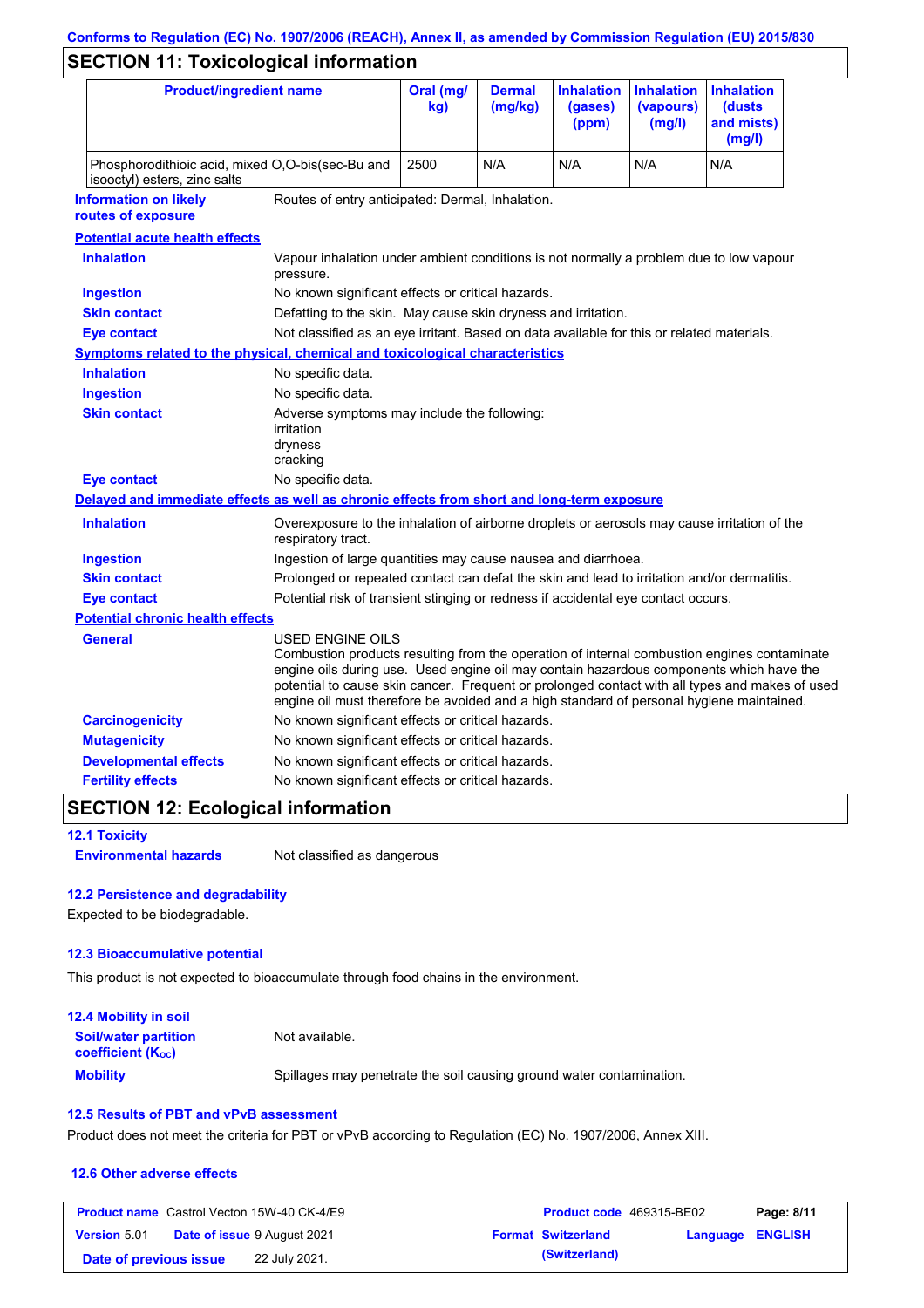### **SECTION 12: Ecological information**

**Other ecological information**

Spills may form a film on water surfaces causing physical damage to organisms. Oxygen transfer could also be impaired.

### **SECTION 13: Disposal considerations**

| <b>13.1 Waste treatment methods</b> |                                                                                                                                                                      |
|-------------------------------------|----------------------------------------------------------------------------------------------------------------------------------------------------------------------|
| <b>Product</b>                      |                                                                                                                                                                      |
| <b>Methods of disposal</b>          | Where possible, arrange for product to be recycled. Dispose of via an authorised person/<br>licensed waste disposal contractor in accordance with local regulations. |
| <b>Hazardous waste</b>              | Yes.                                                                                                                                                                 |

**European waste catalogue (EWC)**

| Waste code | <b>Waste designation</b>                |  |
|------------|-----------------------------------------|--|
| 13 02 08*  | other engine, gear and lubricating oils |  |

However, deviation from the intended use and/or the presence of any potential contaminants may require an alternative waste disposal code to be assigned by the end user.

| <b>Packaging</b>           |                                                                                                                                                                                                                                                                                                                                                                                                                                                                                                 |
|----------------------------|-------------------------------------------------------------------------------------------------------------------------------------------------------------------------------------------------------------------------------------------------------------------------------------------------------------------------------------------------------------------------------------------------------------------------------------------------------------------------------------------------|
| <b>Methods of disposal</b> | Where possible, arrange for product to be recycled. Dispose of via an authorised person/<br>licensed waste disposal contractor in accordance with local regulations.                                                                                                                                                                                                                                                                                                                            |
| <b>Special precautions</b> | This material and its container must be disposed of in a safe way. Care should be taken when<br>handling emptied containers that have not been cleaned or rinsed out. Empty containers or<br>liners may retain some product residues. Empty containers represent a fire hazard as they may<br>contain flammable product residues and vapour. Never weld, solder or braze empty containers.<br>Avoid dispersal of spilt material and runoff and contact with soil, waterways, drains and sewers. |
| <b>References</b>          | Commission 2014/955/EU<br>Directive 2008/98/EC                                                                                                                                                                                                                                                                                                                                                                                                                                                  |

### **SECTION 14: Transport information**

|                                           | <b>ADR/RID</b> | <b>ADN</b>     | <b>IMDG</b>    | <b>IATA</b>    |  |  |
|-------------------------------------------|----------------|----------------|----------------|----------------|--|--|
| 14.1 UN number                            | Not regulated. | Not regulated. | Not regulated. | Not regulated. |  |  |
| 14.2 UN proper<br>shipping name           |                |                | -              |                |  |  |
| <b>14.3 Transport</b><br>hazard class(es) |                |                | -              |                |  |  |
| 14.4 Packing<br>group                     |                |                | -              |                |  |  |
| 14.5<br><b>Environmental</b><br>hazards   | No.            | No.            | No.            | No.            |  |  |
| <b>Additional</b><br><b>information</b>   |                |                |                |                |  |  |

**14.6 Special precautions for user** Not available.

**14.7 Transport in bulk according to IMO instruments** Not available.

### **SECTION 15: Regulatory information**

**15.1 Safety, health and environmental regulations/legislation specific for the substance or mixture EU Regulation (EC) No. 1907/2006 (REACH) Annex XIV - List of substances subject to authorisation Substances of very high concern** None of the components are listed. None of the components are listed. **Annex XIV Product name** Castrol Vecton 15W-40 CK-4/E9 **Product code** 469315-BE02 **Page: 9/11**

|                        | <b>Product name</b> Castrol Vecton 15W-40 CK-4/E9 | <b>Product code</b> 469315-BE02 |                  | Page: 9/11 |
|------------------------|---------------------------------------------------|---------------------------------|------------------|------------|
| <b>Version 5.01</b>    | <b>Date of issue 9 August 2021</b>                | <b>Format Switzerland</b>       | Language ENGLISH |            |
| Date of previous issue | 22 July 2021.                                     | (Switzerland)                   |                  |            |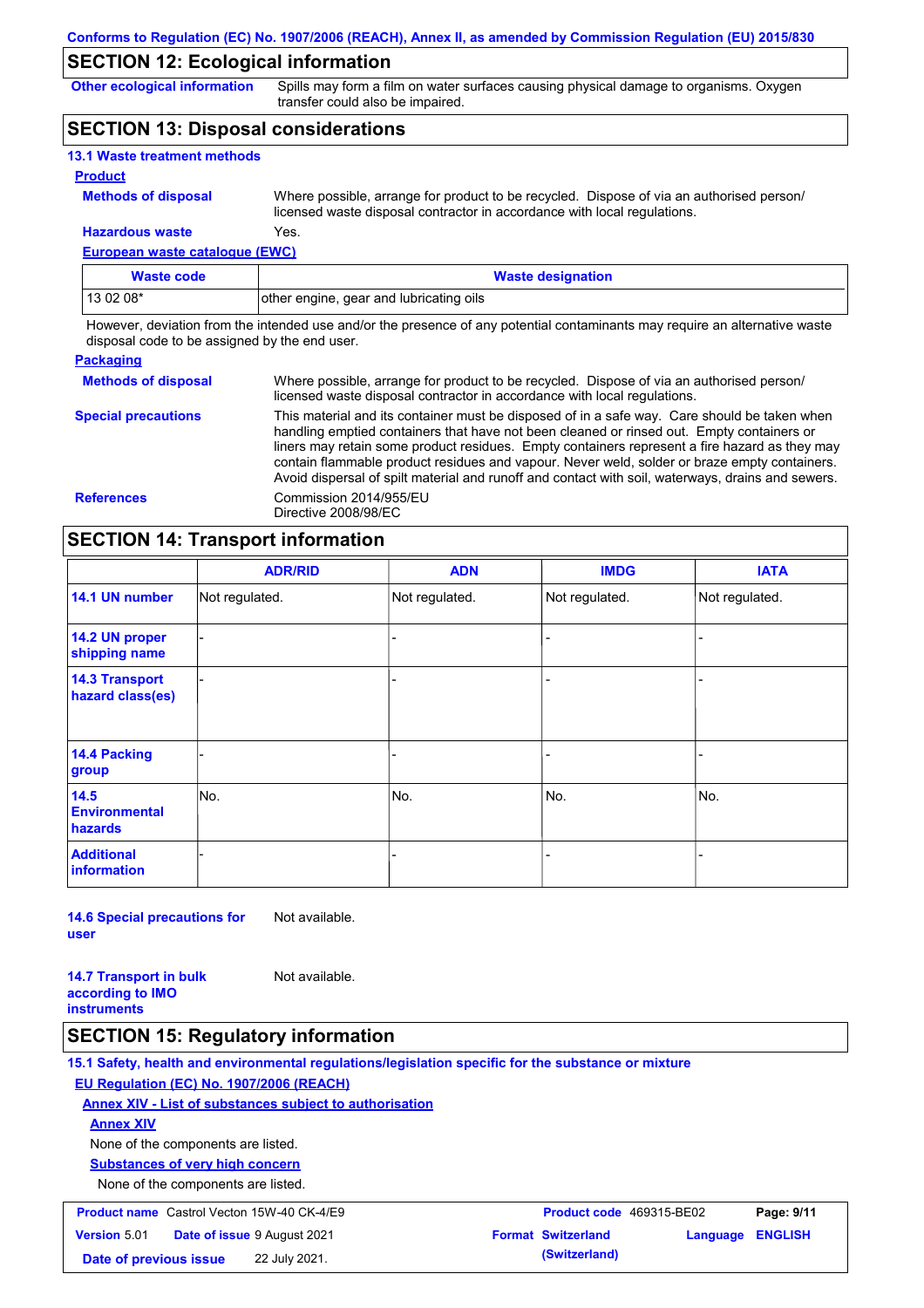## **SECTION 15: Regulatory information**

| EU Regulation (EC) No. 1907/2006 (REACH)                                                                                                                 |                                                                                                                                |
|----------------------------------------------------------------------------------------------------------------------------------------------------------|--------------------------------------------------------------------------------------------------------------------------------|
| <b>Annex XVII - Restrictions</b><br>on the manufacture.<br>placing on the market<br>and use of certain<br>dangerous substances,<br>mixtures and articles | Not applicable.                                                                                                                |
| <b>Other regulations</b>                                                                                                                                 |                                                                                                                                |
| <b>REACH Status</b>                                                                                                                                      | The company, as identified in Section 1, sells this product in the EU in compliance with the<br>current requirements of REACH. |
| <b>United States inventory</b><br>(TSCA 8b)                                                                                                              | At least one component is not listed.                                                                                          |
| <b>Australia inventory (AICS)</b>                                                                                                                        | At least one component is not listed.                                                                                          |
| <b>Canada inventory</b>                                                                                                                                  | At least one component is not listed.                                                                                          |
| <b>China inventory (IECSC)</b>                                                                                                                           | At least one component is not listed.                                                                                          |
| <b>Japan inventory (ENCS)</b>                                                                                                                            | At least one component is not listed.                                                                                          |
| <b>Korea inventory (KECI)</b>                                                                                                                            | All components are listed or exempted.                                                                                         |
| <b>Philippines inventory</b><br>(PICCS)                                                                                                                  | At least one component is not listed.                                                                                          |
| <b>Taiwan Chemical</b><br><b>Substances Inventory</b><br>(TCSI)                                                                                          | At least one component is not listed.                                                                                          |
| Ozone depleting substances (1005/2009/EU)<br>Not listed.                                                                                                 |                                                                                                                                |
| Prior Informed Consent (PIC) (649/2012/EU)<br>Not listed.                                                                                                |                                                                                                                                |
| <b>EU - Water framework directive - Priority substances</b><br>None of the components are listed.<br><b>Seveso Directive</b>                             |                                                                                                                                |
| This product is not controlled under the Seveso Directive.<br><b>National regulations</b>                                                                |                                                                                                                                |
| <b>VOC content</b>                                                                                                                                       | 0%                                                                                                                             |

| <b>VOC content</b>          | 0%                                                                                          |
|-----------------------------|---------------------------------------------------------------------------------------------|
| <b>15.2 Chemical safety</b> | A Chemical Safety Assessment has been carried out for one or more of the substances within  |
| assessment                  | this mixture. A Chemical Safety Assessment has not been carried out for the mixture itself. |

# **SECTION 16: Other information**

| <b>Abbreviations and acronyms</b>                         | ADN = European Provisions concerning the International Carriage of Dangerous Goods by<br>Inland Waterway<br>ADR = The European Agreement concerning the International Carriage of Dangerous Goods by<br>Road<br>$ATE = Acute Toxicity Estimate$<br><b>BCF</b> = Bioconcentration Factor<br>CAS = Chemical Abstracts Service<br>CLP = Classification, Labelling and Packaging Regulation [Regulation (EC) No. 1272/2008]<br>CSA = Chemical Safety Assessment<br>CSR = Chemical Safety Report<br>DMEL = Derived Minimal Effect Level<br>DNEL = Derived No Effect Level<br>EINECS = European Inventory of Existing Commercial chemical Substances<br>ES = Exposure Scenario<br>EUH statement = CLP-specific Hazard statement<br>EWC = European Waste Catalogue<br>GHS = Globally Harmonized System of Classification and Labelling of Chemicals<br>IATA = International Air Transport Association<br>IBC = Intermediate Bulk Container<br>IMDG = International Maritime Dangerous Goods<br>LogPow = logarithm of the octanol/water partition coefficient<br>MARPOL = International Convention for the Prevention of Pollution From Ships, 1973 as<br>modified by the Protocol of 1978. ("Marpol" = marine pollution) |                                 |          |                |
|-----------------------------------------------------------|-------------------------------------------------------------------------------------------------------------------------------------------------------------------------------------------------------------------------------------------------------------------------------------------------------------------------------------------------------------------------------------------------------------------------------------------------------------------------------------------------------------------------------------------------------------------------------------------------------------------------------------------------------------------------------------------------------------------------------------------------------------------------------------------------------------------------------------------------------------------------------------------------------------------------------------------------------------------------------------------------------------------------------------------------------------------------------------------------------------------------------------------------------------------------------------------------------------------|---------------------------------|----------|----------------|
| <b>Product name</b> Castrol Vecton 15W-40 CK-4/E9         | OECD = Organisation for Economic Co-operation and Development                                                                                                                                                                                                                                                                                                                                                                                                                                                                                                                                                                                                                                                                                                                                                                                                                                                                                                                                                                                                                                                                                                                                                     | <b>Product code</b> 469315-BE02 |          | Page: 10/11    |
| <b>Date of issue 9 August 2021</b><br><b>Version 5.01</b> |                                                                                                                                                                                                                                                                                                                                                                                                                                                                                                                                                                                                                                                                                                                                                                                                                                                                                                                                                                                                                                                                                                                                                                                                                   | <b>Format Switzerland</b>       | Language | <b>ENGLISH</b> |

**Date of previous issue 22 July 2021. (Switzerland) (Switzerland)**